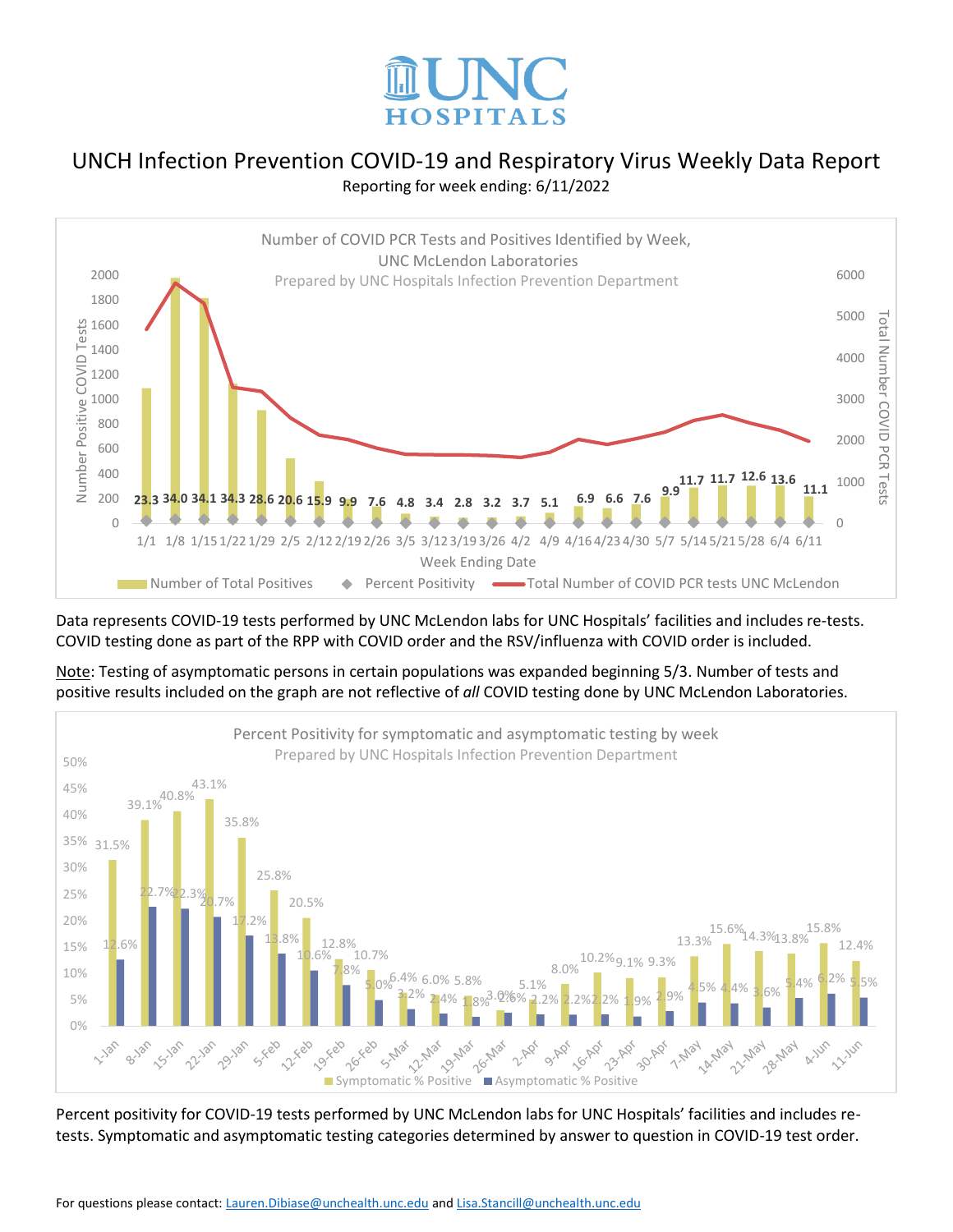



Admissions to UNC Hospitals for patients with COVID-19 broken down by intensive care and floor units. Data includes transfers of patients between intensive care and floor units. Graph also displays number of weekly COVID related deaths.



Total Employees out on a COVID Related Absence at UNC Hospitals, Daily View

Count of UNC Hospitals' employees out of work on a COVID related Absence (CRA) by day. Data from OHS e-COVID database. Does not include UNC Medical School employees.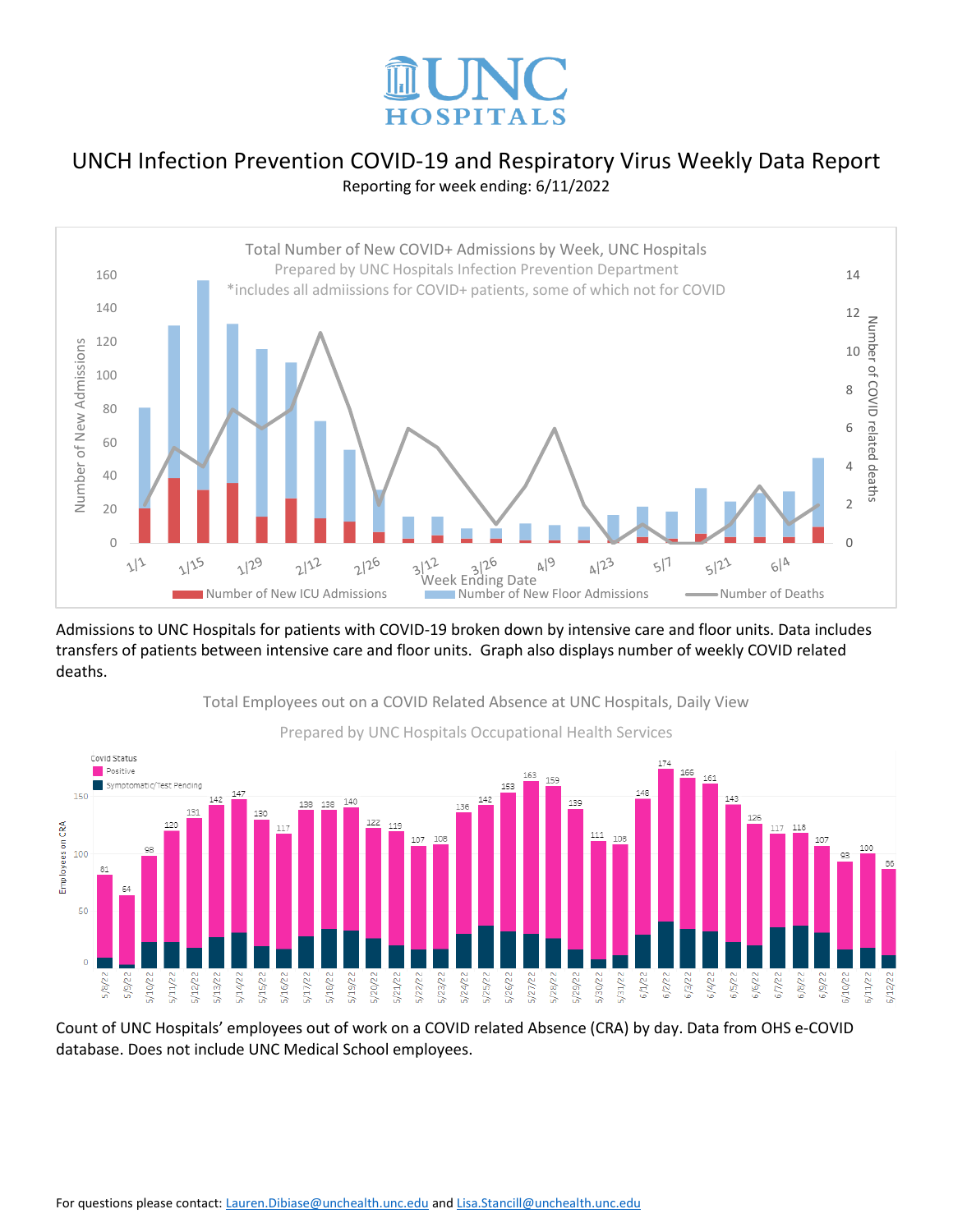



Data represents influenza PCR tests performed by UNC McLendon labs for UNC Hospitals' facilities. Note: Number of tests and positive results included on the graph are not reflective of *all* influenza testing done by UNC McLendon Laboratories.



Data represents respiratory pathogen panel tests performed by UNC McLendon labs for UNC Hospitals' facilities. Note: Number of tests and positive results included on the graph are not reflective of *all* RPP testing done by UNC McLendon Laboratories. COVID19 positives from RPP with COVID orders are included in the first graph of this report.